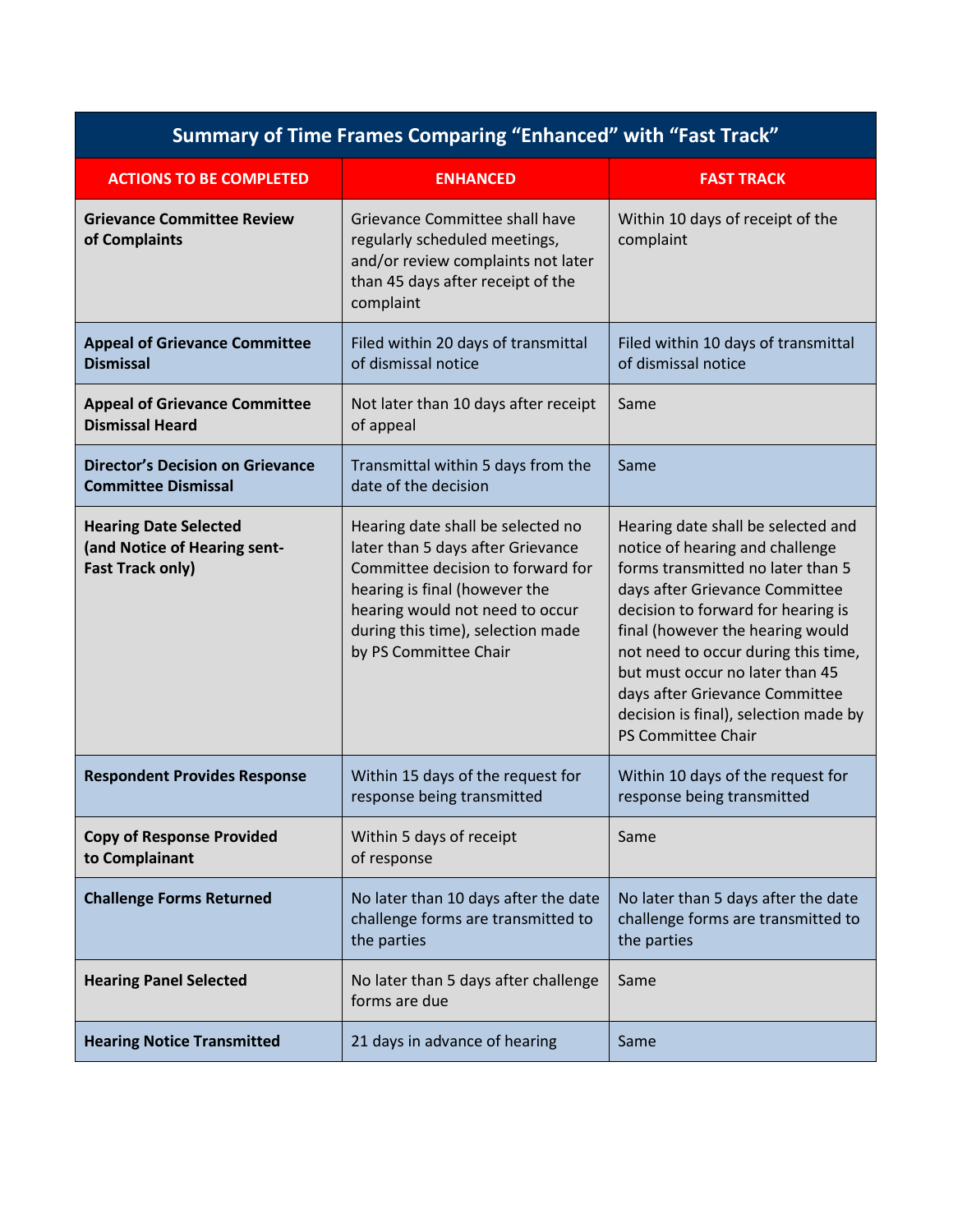| <b>Summary of Time Frames Comparing "Enhanced" with "Fast Track"</b>                                           |                                                                                                                                                                                                   |                                                                                                                                                                                                   |  |  |
|----------------------------------------------------------------------------------------------------------------|---------------------------------------------------------------------------------------------------------------------------------------------------------------------------------------------------|---------------------------------------------------------------------------------------------------------------------------------------------------------------------------------------------------|--|--|
| <b>Notice of Witnesses</b><br>and Counsel                                                                      | 15 days before hearing to<br>association and other parties                                                                                                                                        | Same                                                                                                                                                                                              |  |  |
| <b>Adjourned Hearing/</b><br>Reconvening                                                                       | Not less than 15 days nor more<br>than 30 days from hearing date<br>(unless a "late" witness is allowed,<br>and then not less than five days<br>from hearing date)                                | Not more than 15 days from<br>hearing date (unless a "late"<br>witness is allowed, and then not<br>less than five days from hearing<br>date)                                                      |  |  |
| <b>Decision of Hearing Panel Reduced</b><br>to Writing and Provided to<br><b>Association Executive</b>         | Day of the hearing, or no later than<br>48 hours following hearing                                                                                                                                | Same                                                                                                                                                                                              |  |  |
| <b>Transmit Decision to Parties</b>                                                                            | Within 5 days after filed with<br>association secretary, except may<br>be extended when necessary to<br>obtain association counsel's review                                                       | Same                                                                                                                                                                                              |  |  |
| <b>Appeal Filed</b>                                                                                            | Within 20 days after<br>decision transmitted                                                                                                                                                      | Within 10 days after<br>decision transmitted                                                                                                                                                      |  |  |
| <b>Initial Administrative Review of</b><br><b>Appeal by President or Designee</b>                              | Within 10 days after appeal<br>transmitted to association                                                                                                                                         | Within 5 days after appeal<br>transmitted to association                                                                                                                                          |  |  |
| <b>Revised Appeal Filed</b>                                                                                    | Within 10 days of notice                                                                                                                                                                          | Within 5 days of notice                                                                                                                                                                           |  |  |
| <b>Appeal Transmitted to</b><br>other Party(ies)                                                               | Within one day, as originally filed<br>or as amended                                                                                                                                              | Same                                                                                                                                                                                              |  |  |
| <b>Appeal Heard</b>                                                                                            | Next regularly scheduled meeting<br>or special meeting designated for<br>that purpose, but no later than 30<br>days after the date of receipt of<br>the appeal, giving minimum 10<br>days' notice | Next regularly scheduled meeting<br>or special meeting designated for<br>that purpose, but no later than 20<br>days after the date of receipt of<br>the appeal, giving minimum 10<br>days' notice |  |  |
| <b>Final Decision on Appeal</b>                                                                                | Within 5 days of appeal hearing                                                                                                                                                                   | Same                                                                                                                                                                                              |  |  |
| Absent an appeal, Final Action by<br><b>Board of Directors on the Hearing</b><br><b>Panel's Recommendation</b> | Next regularly scheduled meeting<br>or special meeting designated<br>for that purpose, but no later than<br>30 days after the date Hearing<br>Panel's Decision is transmitted<br>to the parties   | Next regularly scheduled meeting<br>or special meeting designated<br>for that purpose, but no later than<br>20 days after the date Hearing<br>Panel's Decision is transmitted<br>to the parties   |  |  |